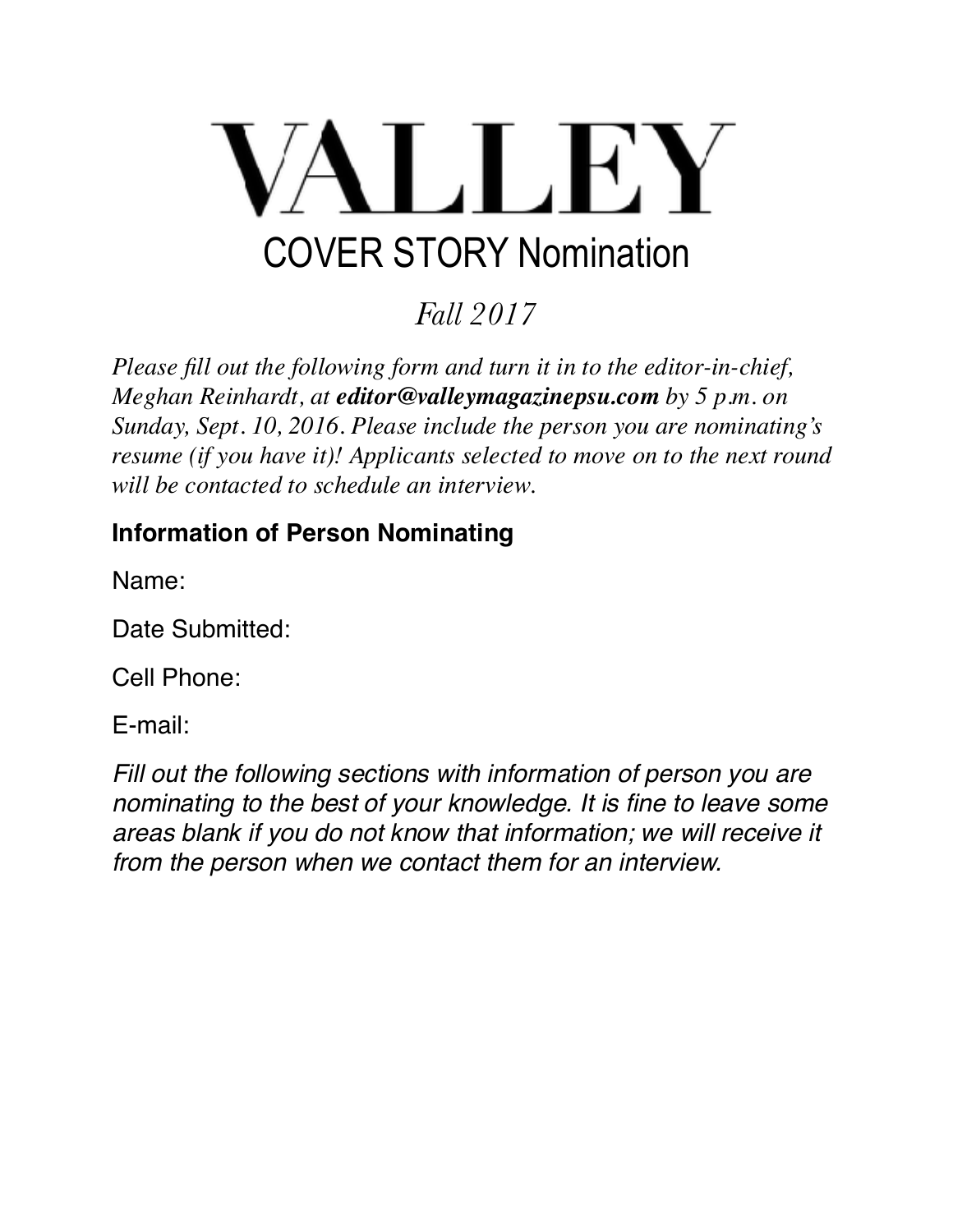## **General Nominee Information**

*Fill out with information of person you are nominating to the best of your knowledge.* 

Name: Cell Phone: **Nominee Academic Information** 

Academic Year:

Major(s):

Date Submitted:

E-mail:

Year of Intended Graduation:

Minor(s):

Is the person in the Schreyer Honors College?

Have they studied abroad? If so, where?

Please list any Honors and/or Greek organizations they are involved in.

## **Nominee Extracurricular Information**